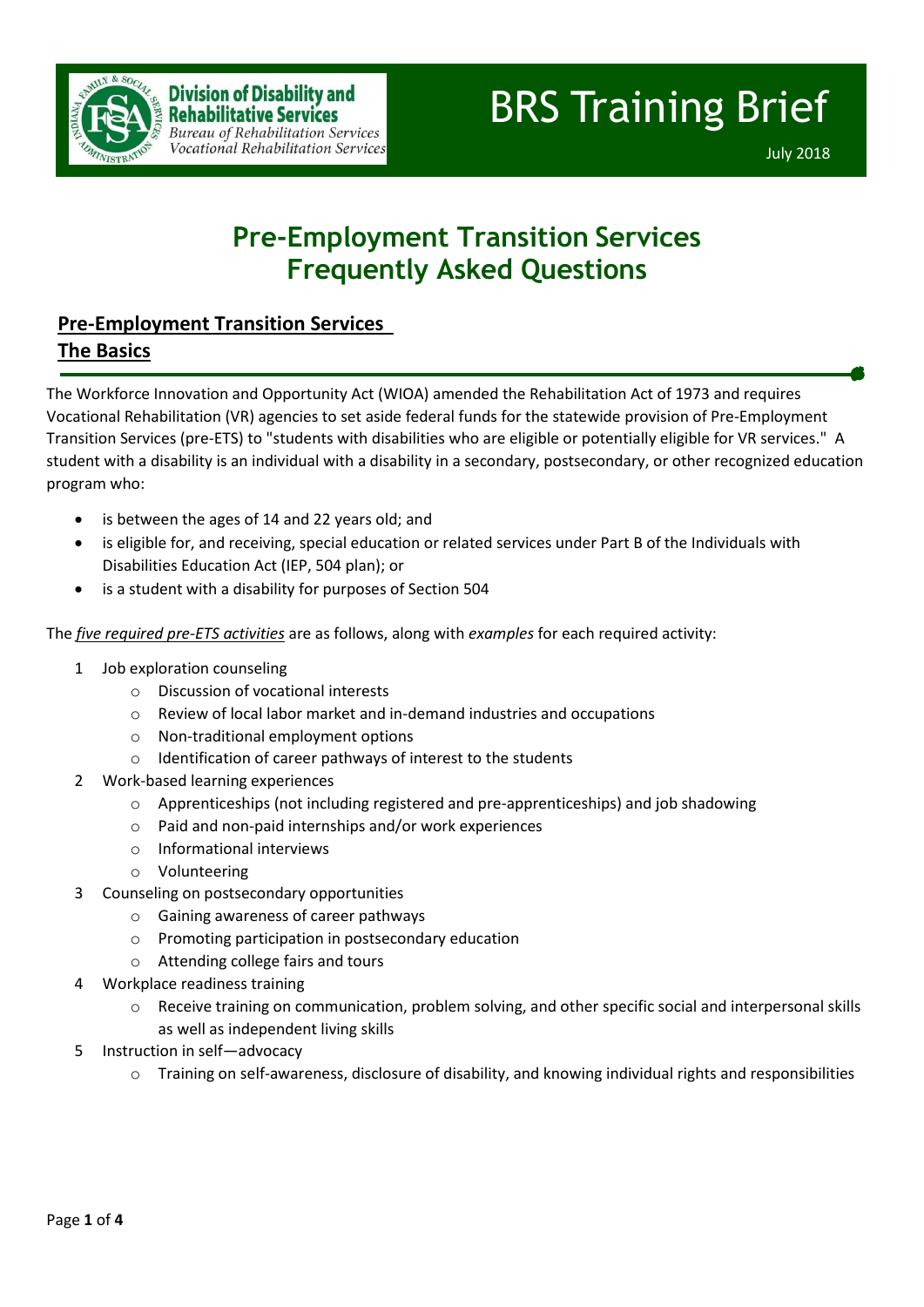The *four pre-ETS coordination activities* are:

- 1. Attending individualized education program meetings for students with disabilities, when invited;
- 2. Working with the local workforce development boards, one-stop centers, and employers to develop work opportunities for students with disabilities, including internships, summer employment and other employment opportunities available throughout the school year, and apprenticeships;
- 3. Working with schools, including those carrying out activities under section 614(d) of the IDEA, to coordinate and ensure the provision of pre-employment transition services;
- 4. When invited, attending person-centered planning meetings for individuals receiving services under title XIX of the Social Security Act (42 U.S.C. 1396 et seq.);

**Staff time spent directly providing or arranging for one or more of the 5 required pre-ETS activities listed above or engaging in one or more of the 4 coordination activities should be counted towards your pre-ETS time charging in People Soft. This can also include staff travel time.**

## **The FAQs**

#### **1. Can Case Coordinators charge time under Pre-ETS?**

Yes, any VR staff person who engages in either a required or coordinating Pre-ETS activity can and should charge that time under the appropriate "Activity ID" code on their PeopleSoft timesheet:

- **PRE\_REQ** for pre-ETS required activities
- **PRE\_COR** for pre-ETS coordinating activities

**NOTE:** *the code AUTHPRE is reserved for the Director and Coordinator of Youth Services and should not be used by other VR staff.*

#### **2. What is the minimum amount of time that can be recorded on your PeopleSoft timesheet?**

A quarter of an hour (.25) is the minimum amount of time that can be entered in PeopleSoft. You will have to round up or down depending on the amount of time spent in pre-ETS activities. Once you've added up total minutes doing pre-ETS in either category for the day, you would need to round up to the nearest 15 minutes for anything that's 8 minutes or more (e.g., you spend 1 hour and 9 minutes doing pre-ETS coordination activities, you would then put 1.25 hours on your timesheet with the code PRE\_COR). Anything that is 7 or fewer minutes would be rounded down (e.g., you spend 2 hours and 6 minutes doing pre-ETS required activities, you would then list 2.00 hours on your PeopleSoft timesheet with the code PRE\_REQ).

**3. Can more than 1 VR staff member provide/count pre-ETS activities during the same time or activity? For instance, when several staff members attend a school transition fair?**

There are a couple of items to consider here. First, the entire time for an activity of this nature would not be counted towards pre-ETS. Unless a staff person is engaging in or arranging for one of the 5 required activities or working on one of the 4 coordination activities, time spent at a transition fair or other similar event should not be counted towards pre-ETS. Secondly, any time that *is* counted should be attributed to the staff person directly involved in the activity. For instance, if a counselor is discussing post-secondary options with a student with a disability at a transition fair, that time can be counted towards pre-ETS (no need to enter that student into the portal in this case) on their timesheet. Two staff people should not count the same time or activity as pre-ETS on their timesheet.

#### **4. I have a student with a disability without an IEP or 504 plan, can he still receive pre-ETS?**

Yes, that student is eligible to receive pre-ETS although some type of disability documentation (e.g., doctor's note, SSI/SSDI verification) would still be required. Unfortunately, this is not something that VR can pay for through pre-ETS funding, so the student or a family member would need to provide documentation, or the VR counselor or pre-ETS provider could get a release to send for the disability documentation.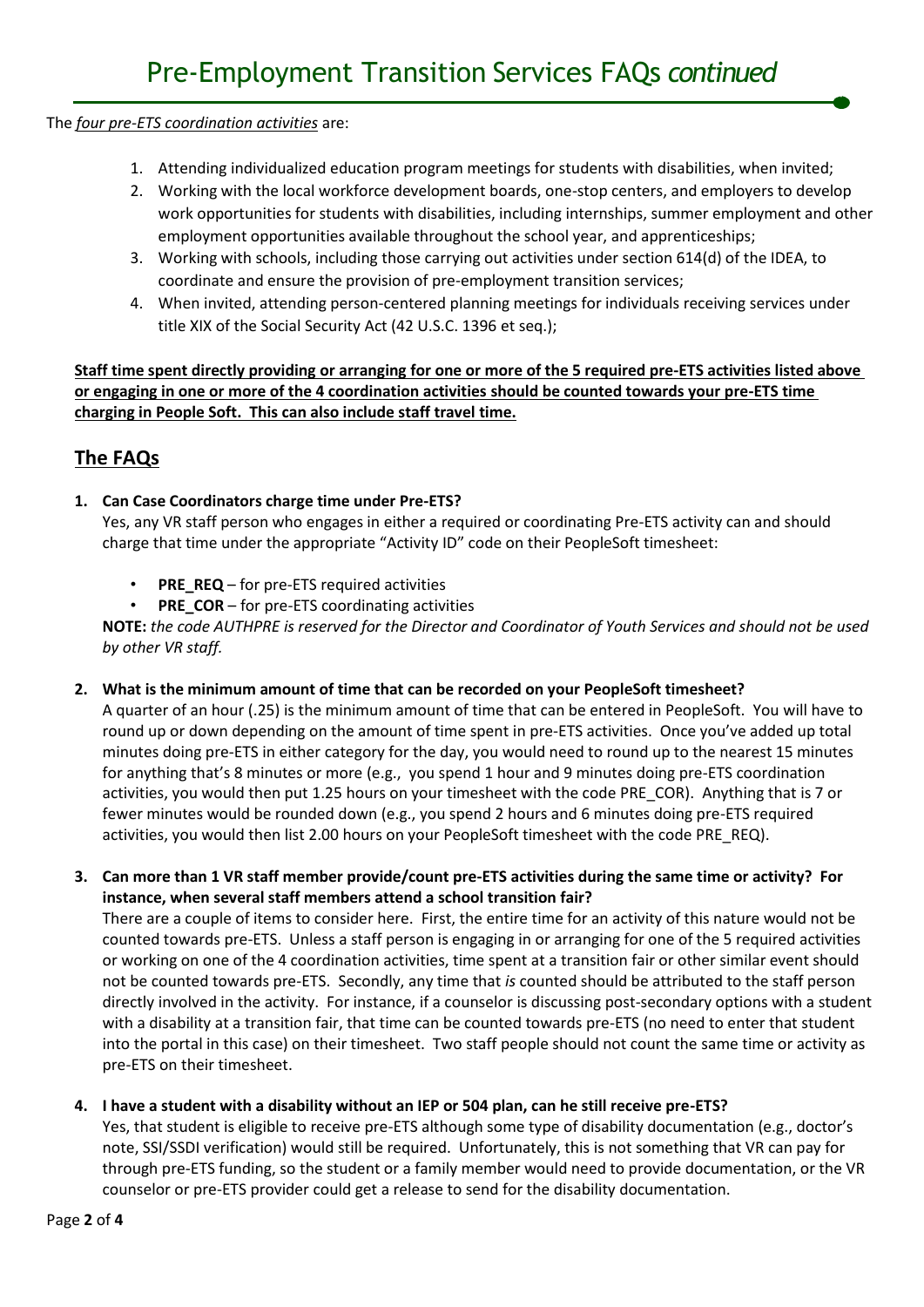#### **5. I am working with a student at a school that does not yet have a pre-ETS provider, can she still receive pre-ETS?**

In many cases, a student at a school without a pre-ETS provider may still be able to receive pre-ETS from the provider in that county. With the proper permission, you would send an email containing basic contact information for the student (name, email or mailing address, high school name, and anticipated graduation date) to the provider in the area as well as the Director of Youth Services. The provider will determine whether or not they can serve this student. If they can, they will request that the case be transferred and will contact the student. If they are unable to serve, the provider will communicate this to the family.

#### **6. Once a student turns 22, does pre-ETS stop?**

A student with a disability is allowed to receive pre-ETS through their 22nd year (i.e., up until the day they turn 23). Remember, a student is eligible to receive special education until the end of the school year in which the student reaches the age of 22. So, there would be no 23 year olds enrolled in special education in high school. This could affect post-secondary students enrolled in pre-ETS. A student with a disability enrolled in a postsecondary program could receive pre-ETS until the day they turn 23, at which point, pre-ETS is required to end.

#### **7. What happens when a student completes pre-ETS?**

Providers cannot bill for assisting a student with a VR referral, however, providers are encouraged to make that connection when needed. A portfolio is required to be developed for each student exiting pre-ETS which should include a list of community resources and potential employers.

#### **8. How can a counselor access pre-ETS information when needed?**

We are working on expanding pre-ETS access for intake counselors, supervisors, and region managers. This will allow them to review pre-ETS activities, run reports, and download pre-ETS documents, including IEPs, intake rubrics and portfolio information. They will not be able to make changes to the pre-ETS file. Until this occurs, please contact Jonathan or Will to request information.

#### **9. If the VRC and pre-ETS provider are working with a student who is doing a work experience and the student is offered a job, who fills out the NOJO?**

The goal of Pre-ETS is not to find employment for a student, but rather to give students the skills and abilities to find employment in the future. Because of this, Pre-ETS providers do not offer traditional job coaching services and would not be expected to complete a Notice of Job Offer. If the student is also receiving "regular" VR services, then it would fall on the ES provider to complete the NOJO. If the student is offered a job and is not receiving VR services, but is expected to need support on that job or requires other VR services, they would need to be referred to VR as soon as possible.

#### **10. If I worked on pre-ETS activities with a student and they are already in the portal and in-service, do I still count this towards my pre-ETS time, even if the student has been transferred to a provider and I cannot enter any further information in the portal?**

Yes, this should still be counted towards pre-ETS on your PeopleSoft timesheet. The main purpose of the portal for intake counselors is to ensure that a student is entered and in-service so that if they are deferred, they will still be able to receive pre-ETS. If a student is listed as in-service in the portal (either by you or someone else) there is no need to enter anything else into the portal for that individual.

#### **11. A counselor is helping with an employment boot camp done by a pre-ETS provider, to help students learn how to appropriately disclose a disability. Is the VRC allowed to provide direct services to pre-ETS students for this?**

Yes, in fact I would encourage counselors to assist in this way when asked and if they have the time. This would be added to their PeopleSoft time sheet.